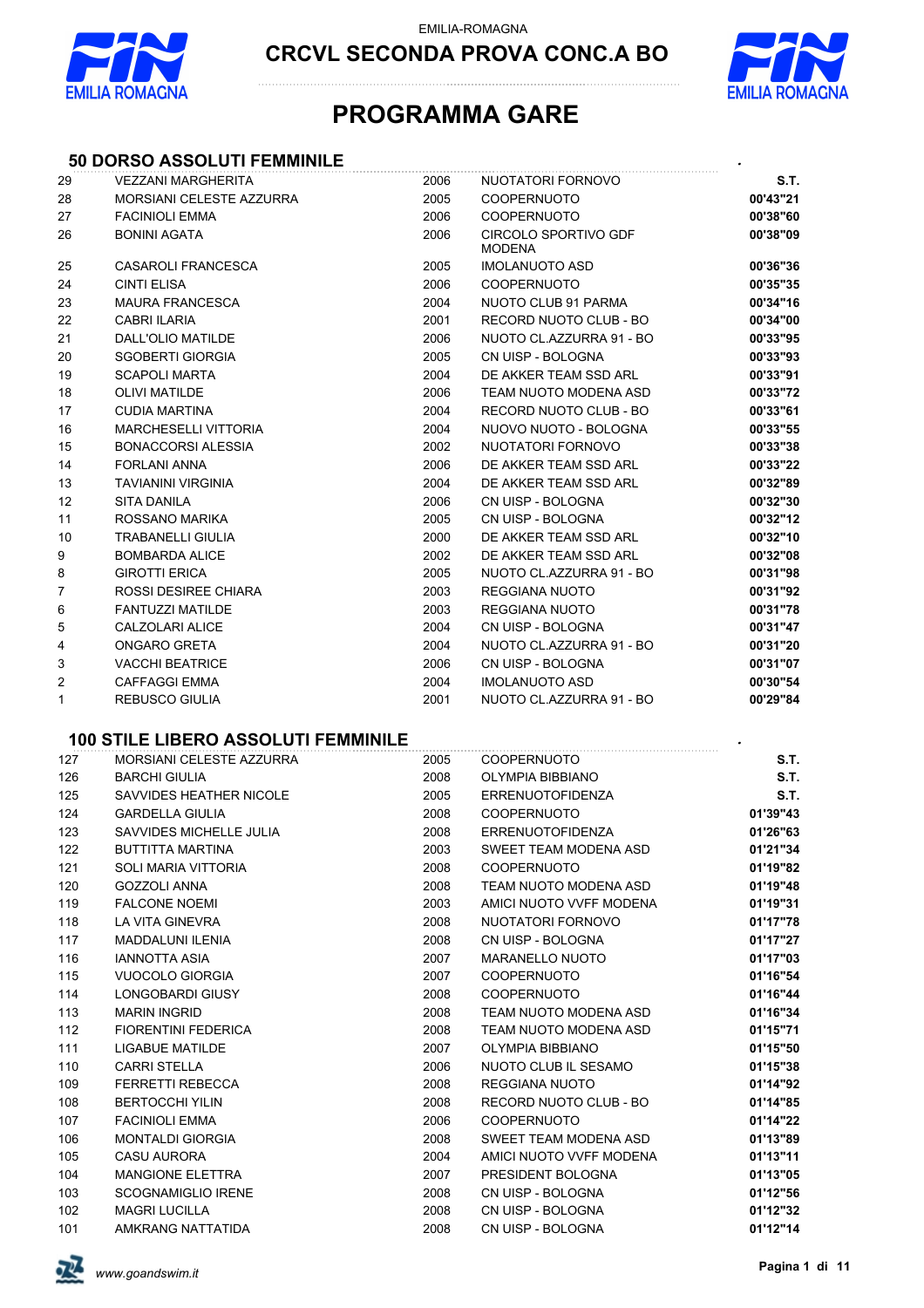



| 100    | <b>CRISTONI EMMA</b>      | 1999 | TEAM NUOTO MODENA ASD     | 01'12"14 |
|--------|---------------------------|------|---------------------------|----------|
| 99     | <b>COLUCCI FRANCESCA</b>  | 2008 | CN UISP - BOLOGNA         | 01'11"66 |
| 98     | <b>BRANDOLI MARTINA</b>   | 2007 | <b>MARANELLO NUOTO</b>    | 01'11"56 |
| 97     | RAVENNA PAOLA             | 2008 | PRESIDENT BOLOGNA         | 01'11"55 |
| 96     | <b>BRUNETTI ALESSIA</b>   | 2005 | RECORD NUOTO CLUB - BO    | 01'11"40 |
| 95     | CORCIOLANI FRANCESCA      | 2008 | REGGIANA NUOTO            | 01'11"38 |
| 94     | PAGLIANI DEGUO IRENE      | 2008 | MARANELLO NUOTO           | 01'11"00 |
| 93     | <b>MANSERVISI SOFIA</b>   | 2005 | <b>IMOLANUOTO ASD</b>     | 01'10"34 |
| 92     | SUBASCIAKI CHIARA         | 2008 | PRESIDENT BOLOGNA         | 01'10"30 |
| 91     | <b>GOZZOLI GIULIA</b>     | 2008 | SWEET TEAM MODENA ASD     | 01'10"25 |
| 90     | <b>SICOLO GAIA</b>        | 2006 | NUOTO CL.AZZURRA 91 - BO  | 01'09"83 |
| 89     | <b>BULDRINI ILARY</b>     | 2007 | NUOVO NUOTO - BOLOGNA     | 01'09"76 |
| 88     | <b>MENZIANI ELISA</b>     | 2008 | AMICI NUOTO VVFF MODENA   | 01'09"66 |
| 87     | <b>IANNELLA ABRIL</b>     | 2006 | REGGIANA NUOTO            | 01'09"60 |
| 86     | <b>BEGGI CARLOTTA</b>     | 2005 | REGGIANA NUOTO            | 01'09"56 |
| 85     | STANZANI ALESSIA          | 2006 | RECORD NUOTO CLUB - BO    | 01'09"50 |
| 84     | <b>MEZZADRI CECILIA</b>   | 2004 | <b>COOPERNUOTO</b>        | 01'09"30 |
| 83     | <b>ZANETTI GAIA</b>       | 2008 | CN UISP - BOLOGNA         | 01'09"27 |
| 82     | <b>TALE' ELENA</b>        | 2007 | NUOVO NUOTO - BOLOGNA     | 01'09"17 |
| 81     | <b>FORESTI MARTINA</b>    | 2007 | PRESIDENT BOLOGNA         | 01'09"04 |
| 80     | <b>CESARI GIULIA</b>      | 2008 | CN UISP - BOLOGNA         | 01'09"01 |
| 79     | <b>MAGLI NICOLE</b>       | 2008 | CN UISP - BOLOGNA         | 01'09"01 |
| 78     | <b>VISENTINI IRENE</b>    | 2005 | NUOVO NUOTO - BOLOGNA     | 01'09"00 |
| 77     | BERGONZI LUISANNA MARIA   | 2007 | NUOTATORI FORNOVO         | 01'08"88 |
| 76     | D'INGIANNI AURORA         | 2008 | TEAM NUOTO MODENA ASD     | 01'08"80 |
| 75     | PINI VALENTINA            | 2008 | AMICI NUOTO VVFF MODENA   | 01'08"74 |
| 74     | DE CARLI ELENA            | 2007 | DE AKKER TEAM SSD ARL     | 01'08"73 |
| $73\,$ | <b>VINCENZI TEA</b>       | 2006 | DE AKKER TEAM SSD ARL     | 01'08"70 |
| 72     | SANMARTINI GAIA           | 2008 | RECORD NUOTO CLUB - BO    | 01'08"64 |
| $71$   | <b>MATURO ERICA</b>       | 2007 | <b>MARANELLO NUOTO</b>    | 01'08"64 |
| $70\,$ | <b>ZANICHELLI NOEMI</b>   | 2007 | NUOTATORI FORNOVO         | 01'08"62 |
| 69     | <b>MAGGI ENRICA</b>       | 2007 | NUOTATORI FORNOVO         | 01'08"39 |
| 68     | ALIANI MARTA              | 2006 | SPORT CENTER POLISPORTIVA | 01'08"38 |
| 67     | LAZZARINI VIRGINIA        | 2006 | NUOTO CLUB 91 PARMA       | 01'08"37 |
| 66     | <b>CORNIA SARA</b>        | 2006 | TEAM NUOTO MODENA ASD     | 01'08"17 |
| 65     | <b>CABRINI BIANCA</b>     | 2005 | NUOTO CLUB 91 PARMA       | 01'08"00 |
| 64     | FORNACIARI CARLOTTA       | 2004 | <b>MARANELLO NUOTO</b>    | 01'07"92 |
| 63     | PIOLA AURORA              | 2008 | CN UISP - BOLOGNA         | 01'07"76 |
| 62     | PIANTA EMMA               | 2007 | PRESIDENT BOLOGNA         | 01'07"73 |
| 61     | CAVALLINI AGATA           | 2008 | DE AKKER TEAM SSD ARL     | 01'07"67 |
| 60     | <b>METAJ ALESSIA</b>      | 2008 | CN UISP - BOLOGNA         | 01'07"42 |
| 59     | ZACCARINI ALESSIA         | 2006 | <b>MARANELLO NUOTO</b>    | 01'07"41 |
| 58     | <b>GAMBETTA AURORA</b>    | 2006 | TEAM NUOTO MODENA ASD     | 01'07"25 |
| 57     | <b>NADINI FEDERICA</b>    | 2008 | DE AKKER TEAM SSD ARL     | 01'07"14 |
| 56     | <b>DEL GROSSO VIVIANA</b> | 2007 | <b>REGGIANA NUOTO</b>     | 01'07"10 |
| 55     | <b>CASO GIULIA</b>        | 2007 | REGGIANA NUOTO            | 01'06"98 |
| 54     | <b>MOTTA LINDA</b>        | 2007 | CN UISP - BOLOGNA         | 01'06"72 |
| 53     | D'ARIENZO CHIARA          | 2007 | CN UISP - BOLOGNA         | 01'06"59 |
| 52     | FRANZAROLI MARGHERITA     | 2004 | RECORD NUOTO CLUB - BO    | 01'06"58 |
| 51     | <b>GAZZETTI ALESSIA</b>   | 2007 | REGGIANA NUOTO            | 01'06"52 |
| 50     | CASI AGATA                | 2006 | REGGIANA NUOTO            | 01'06"37 |
| 49     | <b>TAVIANINI VIRGINIA</b> | 2004 | DE AKKER TEAM SSD ARL     | 01'06"30 |
| 48     | <b>MONTANARI CHIARA</b>   | 2007 | TEAM NUOTO MODENA ASD     | 01'05"87 |
| 47     | <b>FALZONI LUCIA</b>      | 2007 | AMICI NUOTO VVFF MODENA   | 01'05"62 |
| 46     | <b>CINTI ELISA</b>        | 2006 | <b>COOPERNUOTO</b>        | 01'05"48 |
| 45     | MAZZA SOFIA               | 2004 | <b>COOPERNUOTO</b>        | 01'05"35 |
| 44     | <b>MEDICI LAURA</b>       | 2007 | MARANELLO NUOTO           | 01'05"18 |
| 43     | <b>GALLERANI VALERIA</b>  | 2003 | CN UISP - BOLOGNA         | 01'05"06 |
| 42     | SALVATELLI VIOLA          | 2007 | SPORT CENTER POLISPORTIVA | 01'04"95 |
| 41     | <b>BARBERI GIULIA</b>     | 2007 | CN UISP - BOLOGNA         | 01'04"87 |
| 40     | RUBINACCI ANNA            | 2007 | PRESIDENT BOLOGNA         | 01'04"64 |
| 39     | PRUNESTI' SOFIA           | 2007 | PRESIDENT BOLOGNA         | 01'04"14 |

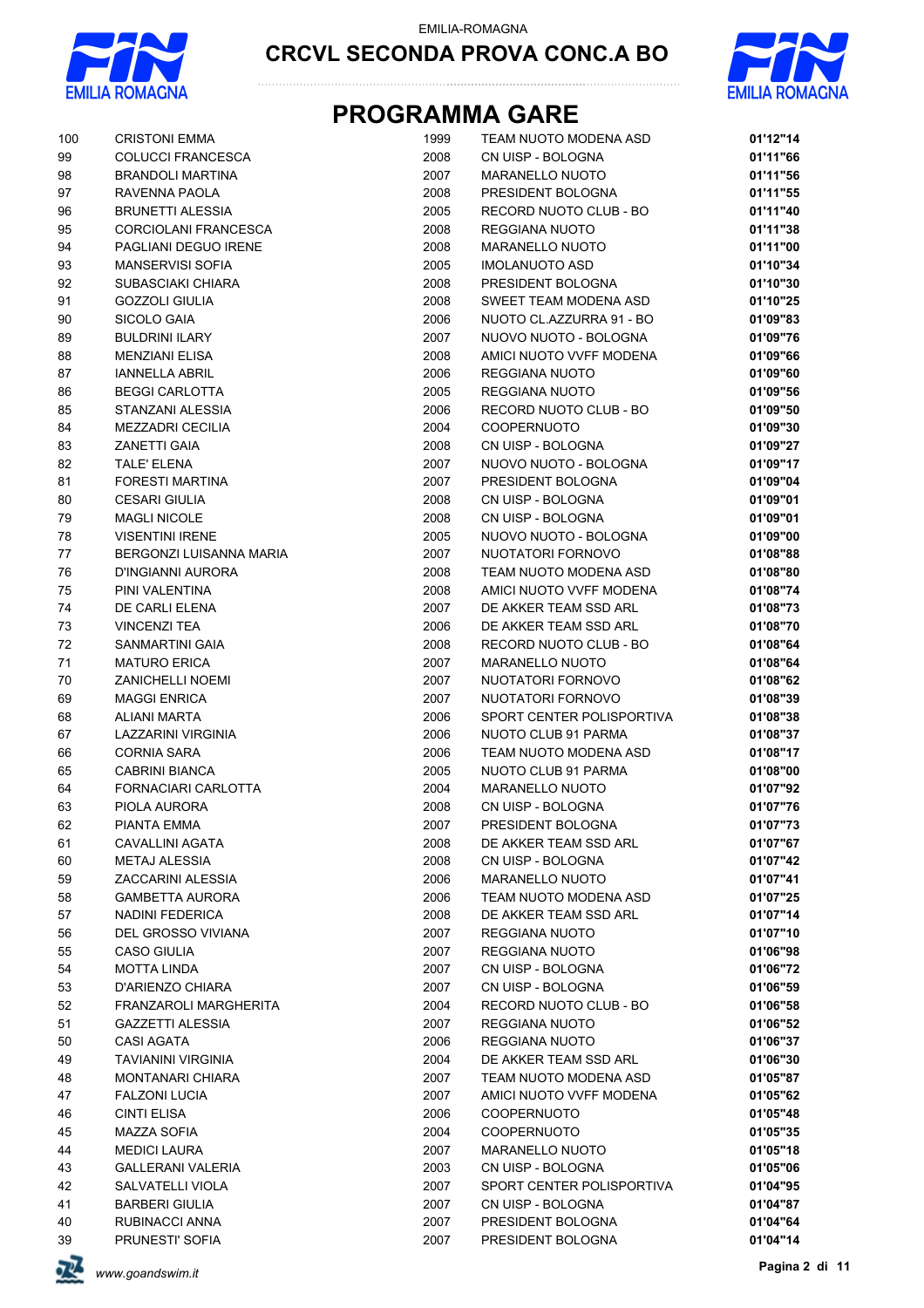



| 38               | <b>ZANOLI GIULIA</b>        | 2007 | <b>REGGIANA NUOTO</b>    | 01'04"11 |
|------------------|-----------------------------|------|--------------------------|----------|
| 37               | ATTENNANTE CARLOTTA         | 2006 | NUOVO NUOTO - BOLOGNA    | 01'04"08 |
| 36               | <b>FABBRI CAMILLA</b>       | 2007 | AMICI NUOTO VVFF MODENA  | 01'03"99 |
| 35               | <b>BONONI GAIA</b>          | 2004 | DE AKKER TEAM SSD ARL    | 01'03"86 |
| 34               | <b>RUBINI GINEVRA</b>       | 2007 | NUOTATORI FORNOVO        | 01'03"82 |
| 33               | LEGNARO ILENIA              | 2006 | <b>IMOLANUOTO ASD</b>    | 01'03"75 |
| 32               | <b>ISEPPI ALICE</b>         | 2003 | TEAM NUOTO MODENA ASD    | 01'03"66 |
| 31               | CASTELLI MARTINA            | 2006 | TEAM NUOTO MODENA ASD    | 01'03"59 |
| 30               | <b>SERIO LAURA</b>          | 2004 | CN UISP - BOLOGNA        | 01'03"48 |
| 29               | <b>TORRI SARA</b>           | 2004 | REGGIANA NUOTO           | 01'03"42 |
| 28               | PISCOPO GRETA               | 2008 | REGGIANA NUOTO           | 01'03"37 |
| 27               | ROSSI SUSANNA               | 2007 | AMICI NUOTO VVFF MODENA  | 01'03"33 |
| 26               | <b>RECCHIONI BEATRICE</b>   | 2006 | CN UISP - BOLOGNA        | 01'03"32 |
| 25               | <b>BIANCONI CAROLINA</b>    | 2007 | PRESIDENT BOLOGNA        | 01'03"18 |
| 24               | <b>BEDESCHI MATILDA</b>     | 2006 | <b>REGGIANA NUOTO</b>    | 01'03"10 |
| 23               | <b>BOIANI MARTINA</b>       | 2007 | CN UISP - BOLOGNA        | 01'03"06 |
| 22               | <b>GUALDI BIANCA</b>        | 2005 | COOPERNUOTO              | 01'02"85 |
| 21               | <b>MARTINI GIULIA</b>       | 2005 | <b>COOPERNUOTO</b>       | 01'02"63 |
| 20               | <b>GULMINI AGNESE</b>       | 2004 | DE AKKER TEAM SSD ARL    | 01'02"62 |
| 19               | <b>VEZZANI ILENIA</b>       | 2002 | COOPERNUOTO              | 01'02"38 |
| 18               | SMITH PRINCESS LIU'         | 2007 | CN UISP - BOLOGNA        | 01'02"33 |
| 17               | PEDRONI GRETA               | 2007 | REGGIANA NUOTO           | 01'02"18 |
| 16               | <b>BERBAKOV BEATRICE</b>    | 2007 | CN UISP - BOLOGNA        | 01'02"08 |
| 15               | <b>CASCIARO GIULIA</b>      | 2001 | DE AKKER TEAM SSD ARL    | 01'01"89 |
| 14               | DAVIDDI ELENA               | 2007 | REGGIANA NUOTO           | 01'01"83 |
| 13               | <b>BRAGAGLIA GRETA</b>      | 2005 | CN UISP - BOLOGNA        | 01'01"31 |
| 12               | <b>BERTOLINI ASIA</b>       | 2004 | REGGIANA NUOTO           | 01'01"30 |
| 11               | SILLETTI SOPHIA AURORA      | 2006 | CN UISP - BOLOGNA        | 01'01"25 |
| 10               | LONGAGNANI ILARIA           | 2002 | TEAM NUOTO MODENA ASD    | 01'01"20 |
| 9                | CHESANI MARIANNA            | 2004 | NUOVO NUOTO - BOLOGNA    | 01'00"35 |
| 8                | PAZZAGLIA SONIA             | 2003 | DE AKKER TEAM SSD ARL    | 00'59"62 |
| $\boldsymbol{7}$ | <b>COCCONCELLI BEATRICE</b> | 2004 | NUOTO CL.AZZURRA 91 - BO | 00'59"17 |
| 6                | <b>MARISALDI SARA</b>       | 2006 | CN UISP - BOLOGNA        | 00'58"29 |
| $\mathbf 5$      | LAQUINTANA SONIA            | 2001 | NUOTO CL.AZZURRA 91 - BO | 00'58"10 |
| 4                | ABBRUSCATO AURORA           | 2002 | REGGIANA NUOTO           | 00'57"99 |
| 3                | <b>FIORUCCI LUCREZIA</b>    | 2000 | CN UISP - BOLOGNA        | 00'57"87 |
| 2                | <b>BIASIBETTI HELENA</b>    | 2002 | NUOTO CL.AZZURRA 91 - BO | 00'57"54 |
| 1                | <b>BIANCHI ILARIA</b>       | 1990 | NUOTO CL.AZZURRA 91 - BO | 00'55"59 |

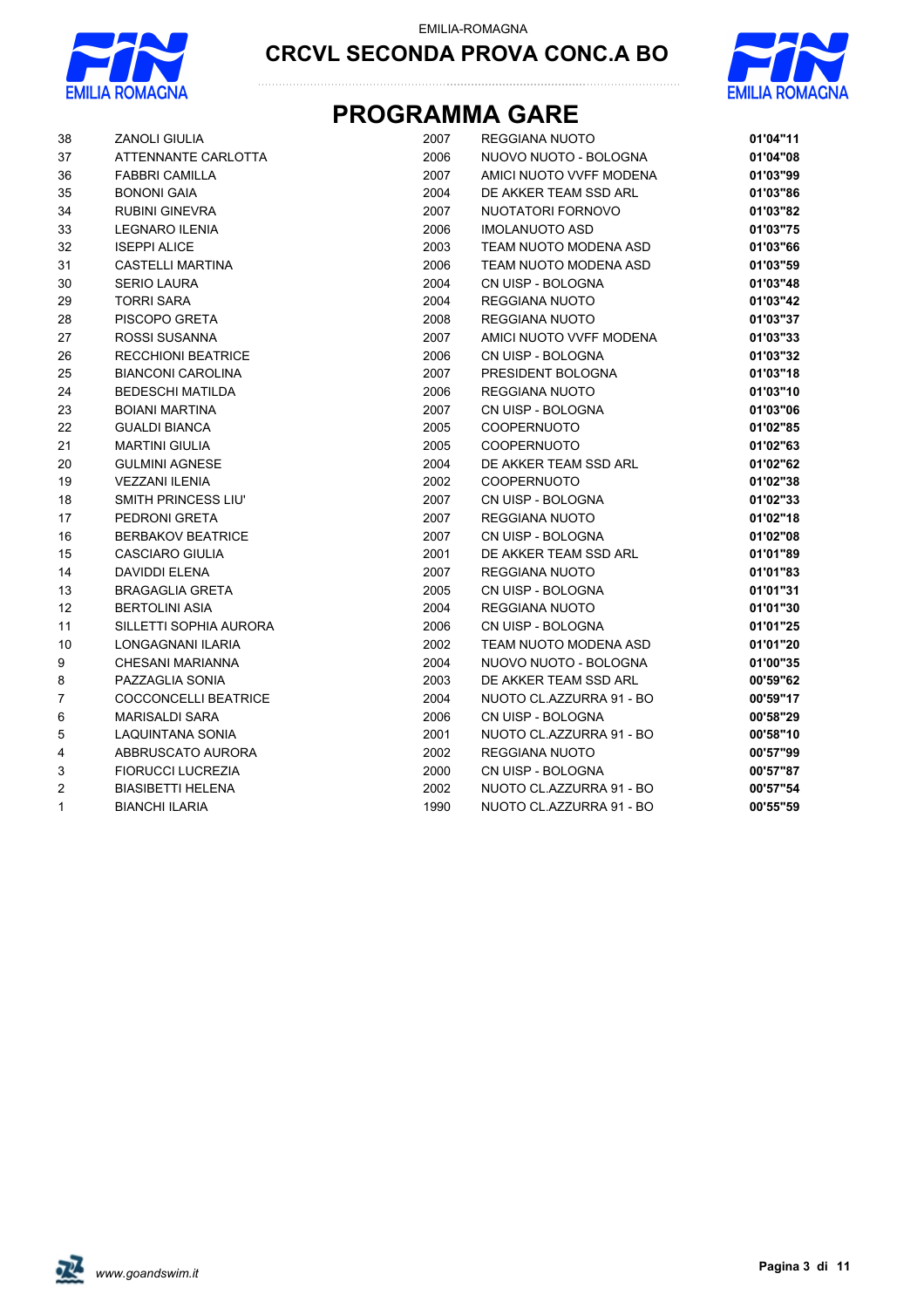

EMILIA-ROMAGNA

**CRCVL SECONDA PROVA CONC.A BO**



## **PROGRAMMA GARE**

### **200 RANA ASSOLUTI FEMMINILE** *.*

| 33 | <b>VALISI GIADA</b>                    | 2003 | CN UISP - BOLOGNA        | S.T.     |
|----|----------------------------------------|------|--------------------------|----------|
| 32 | <b>IPERTI SOFIA</b>                    | 2008 | DE AKKER TEAM SSD ARL    | 03'26"19 |
| 31 | <b>ZANETTI ALICE</b>                   | 2008 | SAVENA NUOTO TEAM        | 03'22"04 |
| 30 | <b>GILIOLI AURORA</b>                  | 2008 | TEAM NUOTO MODENA ASD    | 03'18"45 |
| 29 | <b>CAPRINI ANNAGIULIA</b>              | 2006 | DE AKKER TEAM SSD ARL    | 03'15"68 |
| 28 | <b>HILBE GIULIA</b>                    | 2008 | CN UISP - BOLOGNA        | 03'14"60 |
| 27 | <b>MULATERI GAIA</b>                   | 2008 | PRESIDENT BOLOGNA        | 03'12"64 |
| 26 | <b>GIOSUE' ALLEGRA</b>                 | 2007 | CN UISP - BOLOGNA        | 03'09"39 |
| 25 | <b>CREMONINI EMMA</b>                  | 2008 | PRESIDENT BOLOGNA        | 03'08"01 |
| 24 | <b>BATTISTELLI VITTORIA</b>            | 2007 | DE AKKER TEAM SSD ARL    | 03'02"77 |
| 23 | <b>MORABITO MICHELLE</b>               | 2006 | <b>MARANELLO NUOTO</b>   | 03'02"43 |
| 22 | <b>GHINI AMANDA</b>                    | 2003 | RECORD NUOTO CLUB - BO   | 03'02"16 |
| 21 | <b>SOGLIA MARTA</b>                    | 2002 | NUOVO NUOTO - BOLOGNA    | 03'01"33 |
| 20 | <b>VELLANI MATILDE</b>                 | 2008 | <b>COOPERNUOTO</b>       | 03'01"00 |
| 19 | RAMENGHI ANNA ELENA                    | 2008 | <b>IMOLANUOTO ASD</b>    | 03'00"21 |
| 18 | <b>VENTURA ALLEGRA</b>                 | 2008 | CN UISP - BOLOGNA        | 03'00"10 |
| 17 | <b>TALE' FRANCESCA</b>                 | 2005 | NUOVO NUOTO - BOLOGNA    | 03'00"01 |
| 16 | <b>COCCI IRENE CATERINA</b>            | 2005 | NUOVO NUOTO - BOLOGNA    | 02'59"02 |
| 15 | SCARABELLI SOFIA                       | 2006 | REGGIANA NUOTO           | 02'58"79 |
| 14 | PIERANTONI GINEVRA                     | 2005 | COOPERNUOTO              | 02'57"86 |
| 13 | <b>GARUTTI SOFIA</b>                   | 2007 | DE AKKER TEAM SSD ARL    | 02'57"59 |
| 12 | <b>MORABITO NICOLE</b>                 | 2007 | <b>MARANELLO NUOTO</b>   | 02'57"08 |
| 11 | <b>BONETALLI AURORA</b>                | 2005 | NUOVO NUOTO - BOLOGNA    | 02'52"45 |
| 10 | <b>MARTELLI GIULIA</b>                 | 2006 | NUOVO NUOTO - BOLOGNA    | 02'51"59 |
| 9  | <b>VENTURA GINEVRA</b>                 | 2006 | CN UISP - BOLOGNA        | 02'50"43 |
| 8  | <b>TIBALDI MARGHERITA</b>              | 2004 | <b>ERRENUOTOFIDENZA</b>  | 02'49"12 |
| 7  | ROSSI LUCREZIA                         | 2000 | DE AKKER TEAM SSD ARL    | 02'44"58 |
| 6  | <b>FORNASARI ERIKA</b>                 | 2006 | CN UISP - BOLOGNA        | 02'43"76 |
| 5  | <b>GUERRA GIORGIA</b>                  | 2000 | DE AKKER TEAM SSD ARL    | 02'38"24 |
| 4  | <b>GIANGIORGI SVEVA</b>                | 2004 | DE AKKER TEAM SSD ARL    | 02'38"24 |
| 3  | <b>CIRIESI MARTINA</b>                 | 2001 | NUOTO CL.AZZURRA 91 - BO | 02'37"67 |
| 2  | DASCANIO AURORA                        | 2004 | NUOTO CL.AZZURRA 91 - BO | 02'33"36 |
| 1  | <b>CAMPESTRI REBECCA</b>               | 2006 | NUOVO NUOTO - BOLOGNA    | 02'30"00 |
|    | <b>100 FARFALLA ASSOLUTI FEMMINILE</b> |      |                          |          |
| 71 | <b>LIGABUE MATILDE</b>                 | 2007 | <b>OLYMPIA BIBBIANO</b>  | S.T.     |
| 70 | <b>GARDELLA GIULIA</b>                 | 2008 | <b>COOPERNUOTO</b>       | 01'45"48 |
| 69 | <b>SOLI MARIA VITTORIA</b>             | 2008 | <b>COOPERNUOTO</b>       | 01'32"81 |
|    |                                        |      |                          |          |

| 69 | SOLI MARIA VITTORIA       | 2008 | <b>COOPERNUOTO</b>             | 01'32"81 |
|----|---------------------------|------|--------------------------------|----------|
| 68 | CASTELLAZZI ILARIA        | 2008 | DE AKKER TEAM SSD ARL          | 01'23"61 |
| 67 | PINI VALENTINA            | 2008 | AMICI NUOTO VVFF MODENA        | 01'22"46 |
| 66 | <b>CAVICCHI FRANCESCA</b> | 2008 | CN UISP - BOLOGNA              | 01'22"26 |
| 65 | <b>MAGGI ENRICA</b>       | 2007 | NUOTATORI FORNOVO              | 01'21"83 |
| 64 | <b>MAGGIO IRIS</b>        | 2008 | PRESIDENT BOLOGNA              | 01'21"49 |
| 63 | <b>TURRINI ANNALISA</b>   | 2007 | NUOVO NUOTO - BOLOGNA          | 01'21"26 |
| 62 | <b>DJEBALI INES</b>       | 2007 | CIRCOLO SPORTIVO GDF<br>MODENA | 01'20"99 |
| 61 | <b>BRINTAZZOLI CHIARA</b> | 2005 | <b>IMOLANUOTO ASD</b>          | 01'20"16 |
| 60 | <b>VALUTA CAMELIA</b>     | 2008 | NUOTATORI FORNOVO              | 01'19"68 |
| 59 | <b>MEZZADRI CECILIA</b>   | 2004 | <b>COOPERNUOTO</b>             | 01'19"41 |
| 58 | <b>FORTINI MIRANDA</b>    | 2008 | CN UISP - BOLOGNA              | 01'18"95 |
| 57 | DE LUCA GIORGIA           | 2007 | CN UISP - BOLOGNA              | 01'18"84 |
| 56 | <b>BENATI ELENA</b>       | 2007 | <b>COOPERNUOTO</b>             | 01'18"66 |
| 55 | <b>BULDRINI ILARY</b>     | 2007 | NUOVO NUOTO - BOLOGNA          | 01'18"51 |
| 54 | <b>IACCONI GIULIA</b>     | 2007 | <b>MARANELLO NUOTO</b>         | 01'17"18 |
| 53 | <b>BURNELLI MARTINA</b>   | 2008 | CN UISP - BOLOGNA              | 01'16"97 |
| 52 | <b>IANNELLA ABRIL</b>     | 2006 | REGGIANA NUOTO                 | 01'16"87 |
| 51 | <b>MAROTTA LUDOVICA</b>   | 2008 | AMICI NUOTO VVFF MODENA        | 01'16"83 |
| 50 | <b>SFONDRINI NICOLE</b>   | 2005 | <b>MARANELLO NUOTO</b>         | 01'16"55 |
| 49 | <b>MAZZA SOFIA</b>        | 2004 | <b>COOPERNUOTO</b>             | 01'14"47 |
|    |                           |      |                                |          |

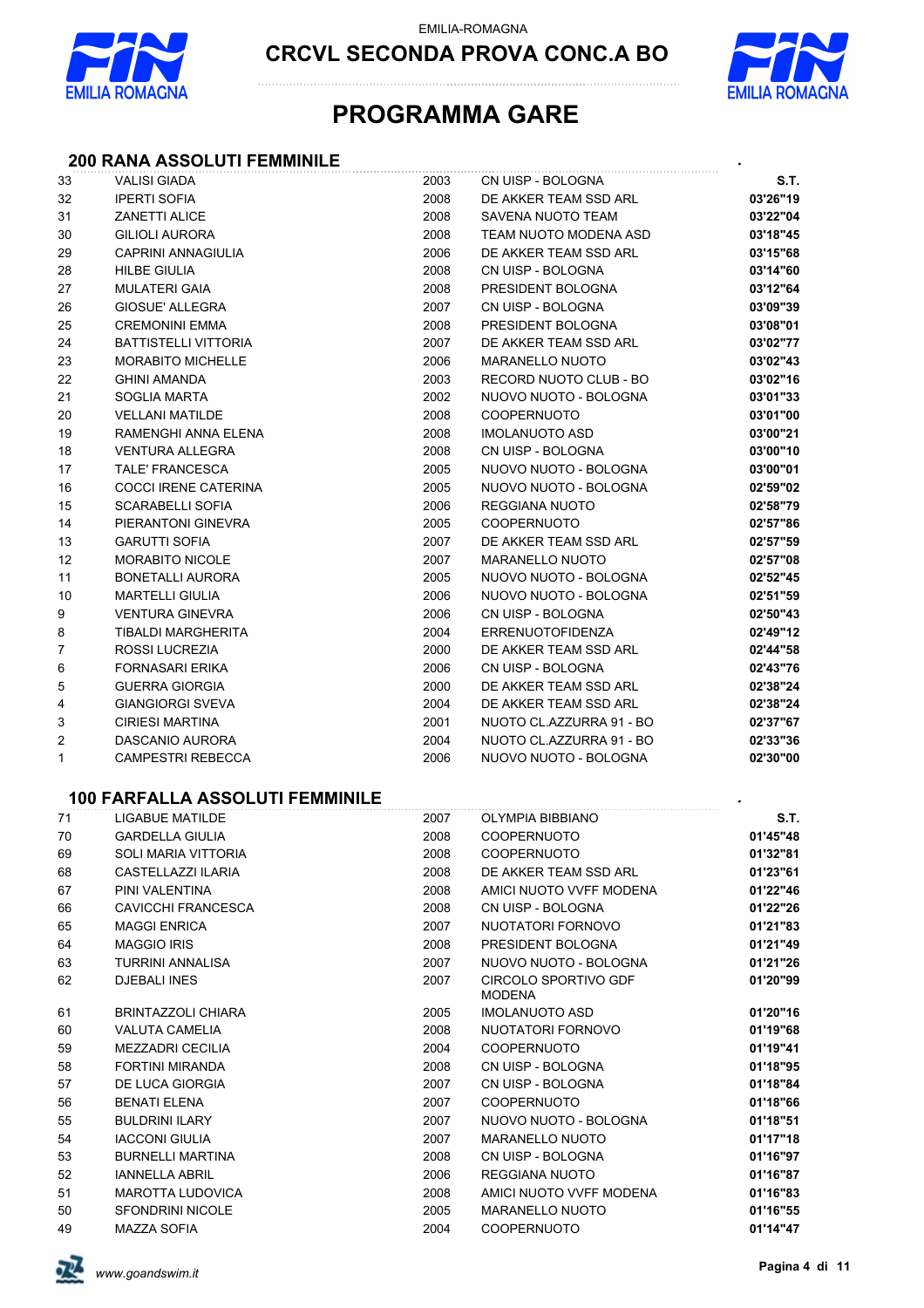



| 48             | <b>ODORICI AGNESE</b>             | 2008 | PRESIDENT BOLOGNA        | 01'14"29 |
|----------------|-----------------------------------|------|--------------------------|----------|
| 47             | <b>CIMATTI LISA</b>               | 2007 | DE AKKER TEAM SSD ARL    | 01'13"99 |
| 46             | <b>SENSI SOFIA</b>                | 2005 | AMICI NUOTO VVFF MODENA  | 01'13"87 |
| 45             | <b>CRINI GIULIA</b>               | 2005 | SAVENA NUOTO TEAM        | 01'13"66 |
| 44             | PIOLA AURORA                      | 2008 | CN UISP - BOLOGNA        | 01'13"50 |
| 43             | <b>REGGIANI GINEVRA</b>           | 2008 | DE AKKER TEAM SSD ARL    | 01'13"31 |
| 42             | <b>MILANI CARLOTTA</b>            | 2007 | NUOVO NUOTO - BOLOGNA    | 01'13"00 |
| 41             | <b>GAZZETTI ALESSIA</b>           | 2007 | REGGIANA NUOTO           | 01'12"98 |
| 40             | SFONDRINI ANDREA                  | 2003 | <b>MARANELLO NUOTO</b>   | 01'12"80 |
| 39             | <b>ZOTO ELISA</b>                 | 2006 | NUOVO NUOTO - BOLOGNA    | 01'12"71 |
| 38             | DEL GROSSO VIVIANA                | 2007 | REGGIANA NUOTO           | 01'12"27 |
| 37             | <b>FORLANI ANNA</b>               | 2006 | DE AKKER TEAM SSD ARL    | 01'12"03 |
| 36             | <b>FIORETTI BENEDETTA</b>         | 2007 | NUOTATORI FORNOVO        | 01'11"88 |
| 35             | PIOVANI ARIANNA                   | 2004 | REGGIANA NUOTO           | 01'11"69 |
| 34             | <b>GUALANDI EMMA</b>              | 2007 | DE AKKER TEAM SSD ARL    | 01'11"49 |
| 33             | <b>CARINI CAMILLA</b>             | 2003 | RECORD NUOTO CLUB - BO   | 01'11"32 |
| 32             | PISCOPO GRETA                     | 2008 | <b>REGGIANA NUOTO</b>    | 01'11"10 |
| 31             | ROSSI SUSANNA                     | 2007 | AMICI NUOTO VVFF MODENA  | 01'10"87 |
| 30             | <b>BLASI ARIANNA</b>              | 2008 | <b>MARANELLO NUOTO</b>   | 01'10"39 |
| 29             | <b>CUDIA MARTINA</b>              | 2004 | RECORD NUOTO CLUB - BO   | 01'10"38 |
| 28             | <b>CASARI NOEMI</b>               | 2007 | CN UISP - BOLOGNA        | 01'10"08 |
| 27             | SITA DANILA                       | 2006 | CN UISP - BOLOGNA        | 01'10"03 |
| 26             | D'APOLITO GAYA                    | 2006 | NUOVO NUOTO - BOLOGNA    | 01'09"91 |
| 25             | <b>MARTINI GIULIA</b>             | 2005 | <b>COOPERNUOTO</b>       | 01'09"80 |
| 24             | <b>CANOSSA LARA</b>               | 2004 | REGGIANA NUOTO           | 01'09"65 |
| 23             | LUGLI MARTINA                     | 2004 | REGGIANA NUOTO           | 01'09"18 |
| 22             | PEDRONI GRETA                     | 2007 | REGGIANA NUOTO           | 01'09"16 |
| 21             | <b>BALDERACCHI VICTORIA ELISA</b> | 2006 | NUOTO CL.AZZURRA 91 - BO | 01'08"71 |
| 20             | <b>BERBAKOV BEATRICE</b>          | 2007 | CN UISP - BOLOGNA        | 01'08"68 |
| 19             | <b>CAMPIONI CHIARA</b>            | 2006 | CN UISP - BOLOGNA        | 01'08"35 |
| 18             | <b>BEDESCHI MATILDA</b>           | 2006 | REGGIANA NUOTO           | 01'08"07 |
| 17             | <b>CAFFAGGI EMMA</b>              | 2004 | <b>IMOLANUOTO ASD</b>    | 01'07"57 |
| 16             | <b>VACCHI MATILDE</b>             | 2004 | CN UISP - BOLOGNA        | 01'07"52 |
| 15             | <b>BRUNETTI LINDA</b>             | 2003 | DE AKKER TEAM SSD ARL    | 01'06"88 |
| 14             | <b>SOGLIA IRENE</b>               | 2005 | NUOVO NUOTO - BOLOGNA    | 01'06"75 |
| 13             | <b>BIANCONI GIULIA</b>            | 2003 | DE AKKER TEAM SSD ARL    | 01'06"37 |
| 12             | ROSINI ELEONORA VELIA             | 2007 | CN UISP - BOLOGNA        | 01'06"32 |
| 11             | <b>GIULIANI LINDA</b>             | 2006 | TEAM NUOTO MODENA ASD    | 01'06"30 |
| 10             | DAVOLI CHIARA                     | 2004 | REGGIANA NUOTO           | 01'05"55 |
| 9              | <b>BIGIANI MARTINA</b>            | 2004 | CN UISP - BOLOGNA        | 01'05"49 |
| 8              | <b>FLAMIGNI ALICE</b>             | 2006 | CN UISP - BOLOGNA        | 01'05"22 |
| 7              | MECUGNI MARTINA                   | 2003 | TEAM NUOTO MODENA ASD    | 01'05"18 |
| 6              | POSSENTI REBECCA                  | 2004 | CN UISP - BOLOGNA        | 01'04"58 |
| 5              | LOMBARDI ELLYSON                  | 2003 | DE AKKER TEAM SSD ARL    | 01'04"39 |
| 4              | <b>GHIRARDINI ALISSA</b>          | 1999 | DE AKKER TEAM SSD ARL    | 01'02"89 |
| 3              | <b>MORINI SOFIA</b>               | 2003 | <b>COOPERNUOTO</b>       | 01'01"78 |
| $\overline{2}$ | PESCIO ANDREA AMBRA               | 1998 | DE AKKER TEAM SSD ARL    | 01'01"66 |
| 1              | COCCONCELLI COSTANZA              | 2002 | NUOTO CL.AZZURRA 91 - BO | 00'59"58 |

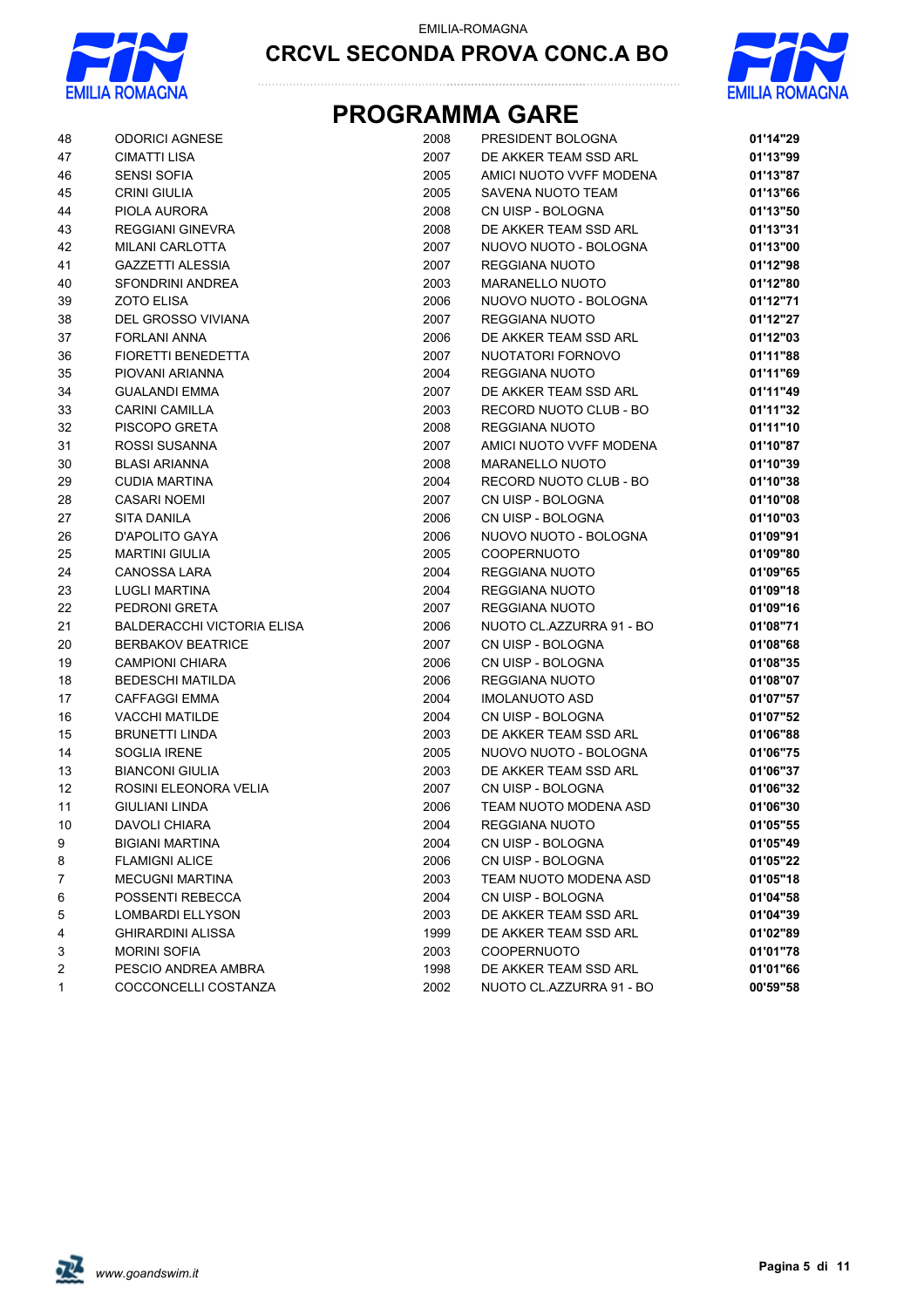



## **PROGRAMMA GARE**

### **1500 STILE LIBERO ASSOLUTI FEMMINILE** *.*

| 14                | RASTELLI ELISA             | 2006 | <b>COOPERNUOTO</b>                    | S.T.     |
|-------------------|----------------------------|------|---------------------------------------|----------|
| 13                | BAISTROCCHI ASIA           | 2008 | SPORT CENTER POLISPORTIVA             | S.T.     |
| $12 \overline{ }$ | <b>BOARI ASIA</b>          | 2008 | SAVENA NUOTO TEAM                     | S.T.     |
| 11                | <b>GOVONI GUIA</b>         | 2008 | DE AKKER TEAM SSD ARL                 | S.T.     |
| 10                | GHERARDI ALESSIA           | 2007 | SPORT CENTER POLISPORTIVA             | S.T.     |
| 9                 | <b>BOLOGNESE CELESTE</b>   | 2006 | NUOVO NUOTO - BOLOGNA                 | S.T.     |
| 8                 | SENATORE ALICE             | 2003 | NUOVO NUOTO - BOLOGNA                 | S.T.     |
| $\overline{7}$    | <b>MONTERUMISI MELISSA</b> | 2003 | NUOVO NUOTO - BOLOGNA                 | S.T.     |
| 6                 | <b>CORNINI SERENA</b>      | 2006 | SPORT CENTER POLISPORTIVA             | 21'05"69 |
| 5                 | <b>SCHIANCHI GIULIA</b>    | 2005 | SPORT CENTER POLISPORTIVA             | 19'41"47 |
| 4                 | <b>CONTILIANO ALICE</b>    | 2007 | DE AKKER TEAM SSD ARL                 | 19'25"85 |
| 3                 | DUZZI VANESSA DANIELE      | 2007 | CIRCOLO SPORTIVO GDF<br><b>MODENA</b> | 18'42"80 |
| 2                 | SANMARTINI ASIA            | 2006 | DE AKKER TEAM SSD ARL                 | 18'38"20 |
| 1                 | BONATTI VALENTINA          | 2003 | <b>COOPERNUOTO</b>                    | 18'19"47 |
|                   |                            |      |                                       |          |

## **50 DORSO ASSOLUTI MASCHILE** *.*

| 15             | GOUDA SAID HESSAN KARIM  | 2004 | DE AKKER TEAM SSD ARL        | 00'35"44 |
|----------------|--------------------------|------|------------------------------|----------|
| 14             | <b>BERTONI LUCA</b>      | 2002 | SAVENA NUOTO TEAM            | 00'33"44 |
| 13             | <b>CESARO ANDREA</b>     | 2003 | RECORD NUOTO CLUB - BO       | 00'31"41 |
| 12             | REBECCHI RICCARDO        | 2004 | DE AKKER TEAM SSD ARL        | 00'29"73 |
| 11             | <b>CONTE MATTEO</b>      | 2002 | CN UISP - BOLOGNA            | 00'29"16 |
| 10             | SERRA MATTEO             | 2004 | CN UISP - BOLOGNA            | 00'28"95 |
| 9              | <b>BAYUMI KARIM</b>      | 2004 | CN UISP - BOLOGNA            | 00'28"67 |
| 8              | GADIGNANI MATTEO         | 2003 | CN UISP - BOLOGNA            | 00'28"50 |
| $\overline{7}$ | ASINARI LORENZO          | 2000 | TEAM NUOTO MODENA ASD        | 00'28"25 |
| 6              | <b>BRUSA FRANCESCO</b>   | 2001 | CN UISP - BOLOGNA            | 00'27"75 |
| 5              | LUPI SAMUELE             | 2001 | DE AKKER TEAM SSD ARL        | 00'27"46 |
| 4              | <b>BEGHELLI GABRIELE</b> | 2001 | CN UISP - BOLOGNA            | 00'27"43 |
| 3              | PINCA PIETRO             | 2004 | DE AKKER TEAM SSD ARL        | 00'27"18 |
| $\overline{2}$ | ROSI PIETRO              | 2003 | <b>COOPERNUOTO</b>           | 00'26"49 |
| 1              | <b>MORA LORENZO</b>      | 1998 | <b>GS VV.F. FIAMME ROSSE</b> | 00'24"76 |

#### **100 STILE LIBERO ASSOLUTI MASCHILE** *.*

| 136 | CANOSSA RICCARDO            | 2006 | OLYMPIA BIBBIANO      | S.T.     |
|-----|-----------------------------|------|-----------------------|----------|
| 135 | <b>SALEMI GIACOMO</b>       | 2007 | NUOTATORI FORNOVO     | S.T.     |
| 134 | <b>GOZZOLI MATTEO</b>       | 2006 | SWEET TEAM MODENA ASD | S.T.     |
| 133 | <b>CALTAGIRONE NUNZIO</b>   | 2005 | NUOTATORI FORNOVO     | S.T.     |
| 132 | <b>TAGLIAVINI STEFANO</b>   | 2006 | NUOTO CLUB IL SESAMO  | 01'19"00 |
| 131 | <b>BERTELLI ANDREA</b>      | 2005 | COOPERNUOTO           | 01'11"85 |
| 130 | <b>CAVICCHI DANIELE</b>     | 2006 | DE AKKER TEAM SSD ARL | 01'11"40 |
| 129 | PAPALEO SIMONE              | 2005 | NUOTO CLUB IL SESAMO  | 01'11"35 |
| 128 | <b>BOLOGNESI MATTIA</b>     | 2006 | SAN DONNINO SPORT SSD | 01'10"67 |
| 127 | LENA ANDREA                 | 2006 | IMOLANUOTO ASD        | 01'10"44 |
| 126 | <b>CANNIZZARO GIUSEPPE</b>  | 2007 | NUOTO CLUB 91 PARMA   | 01'10"33 |
| 125 | <b>GUERRA GIANPAOLO</b>     | 2007 | CN UISP - BOLOGNA     | 01'10"08 |
| 124 | MONGELLUZZO SIMONE          | 2006 | REGGIANA NUOTO        | 01'09"76 |
| 123 | ROSSI TOMMASO               | 2006 | PRESIDENT BOLOGNA     | 01'09"66 |
| 122 | <b>BOLOGNESI FABIO</b>      | 2006 | SAN DONNINO SPORT SSD | 01'08"64 |
| 121 | <b>GOLINELLI ALESSANDRO</b> | 2007 | IMOLANUOTO ASD        | 01'08"51 |
| 120 | <b>MEZZINI MATTEO</b>       | 2007 | SAVENA NUOTO TEAM     | 01'08"50 |
| 119 | EVANGELISTI DIEGO           | 2007 | CN UISP - BOLOGNA     | 01'08"26 |
| 118 | DELL'ANNA MATTEO            | 2007 | CN UISP - BOLOGNA     | 01'08"24 |
| 117 | <b>CECCHINI GIORGIO</b>     | 2007 | <b>COOPERNUOTO</b>    | 01'06"16 |
| 116 | <b>VANINI ELIA</b>          | 2007 | CN UISP - BOLOGNA     | 01'06"06 |
| 115 | <b>D'ELIA GIUSEPPE</b>      | 2007 | SWEET TEAM MODENA ASD | 01'05"81 |
| 114 | <b>TOSI TOMMASO</b>         | 2006 | PRESIDENT BOLOGNA     | 01'05"77 |
| 113 | <b>BONDARI NICHITA</b>      | 2003 | CN UISP - BOLOGNA     | 01'05"49 |
| 112 | SUBAZZOLI DIEGO             | 2007 | <b>COOPERNUOTO</b>    | 01'05"46 |

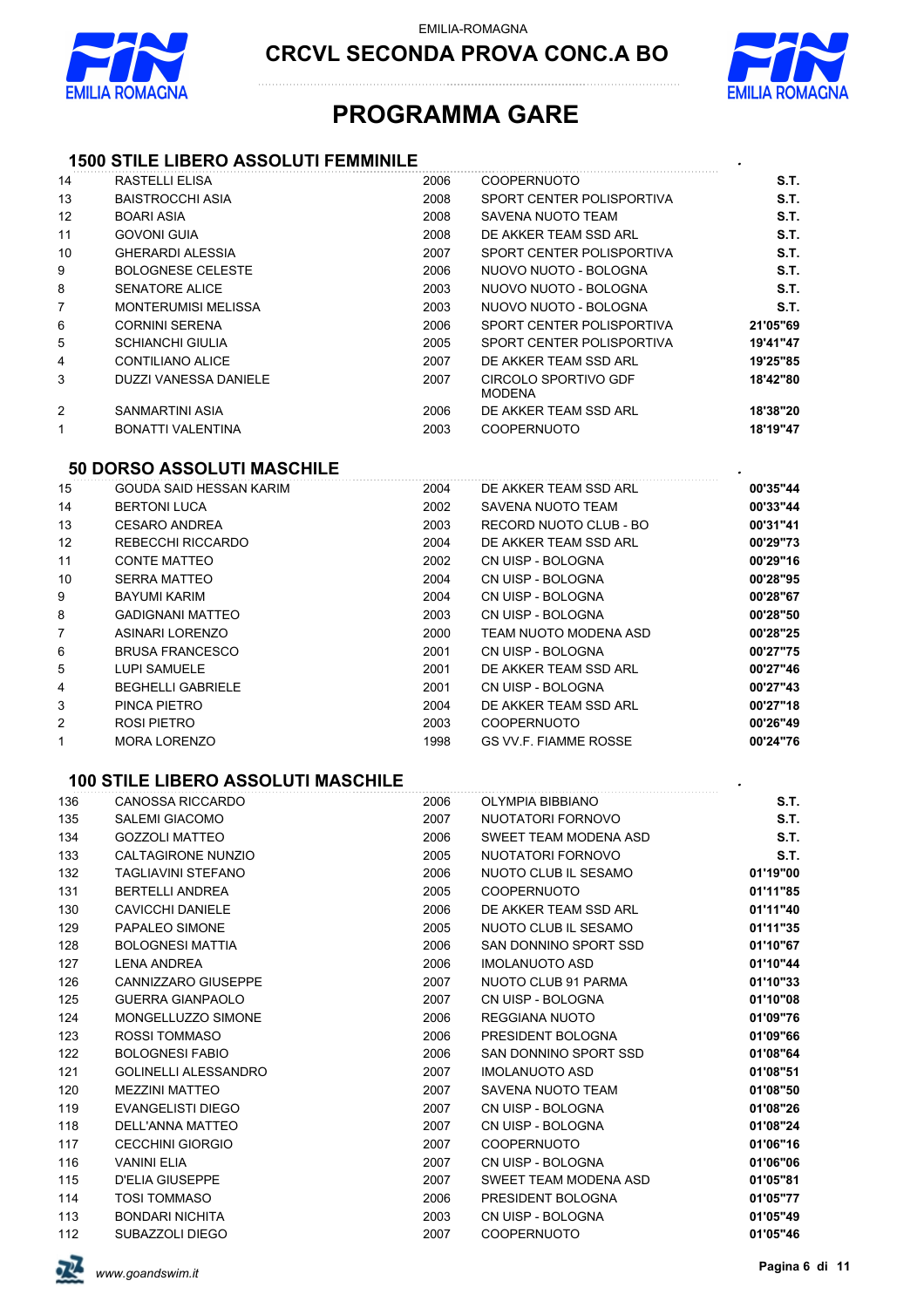



| 111      | <b>XHAFA NICOLO'</b>               | 2007         | <b>IMOLANUOTO ASD</b>               | 01'05"41             |
|----------|------------------------------------|--------------|-------------------------------------|----------------------|
| 110      | PAIOLI MATTEO                      | 2007         | SWEET TEAM MODENA ASD               | 01'05"29             |
| 109      | LUSETTI NICOLO'                    | 2006         | REGGIANA NUOTO                      | 01'05"10             |
| 108      | DALL'UOMO LEONARDO                 | 2007         | CN UISP - BOLOGNA                   | 01'05"02             |
| 107      | <b>ANTILLI DIEGO</b>               | 2006         | RECORD NUOTO CLUB - BO              | 01'04"95             |
| 106      | <b>MIGLIORI GIACOMO</b>            | 2005         | TEAM NUOTO MODENA ASD               | 01'04"37             |
| 105      | <b>FORLEO FRANCESCO</b>            | 2006         | CN UISP - BOLOGNA                   | 01'04"00             |
| 104      | PRENGA VALTER                      | 2007         | PRESIDENT BOLOGNA                   | 01'04"00             |
| 103      | <b>BARANI LORENZO</b>              | 2006         | TEAM NUOTO MODENA ASD               | 01'03"74             |
| 102      | <b>CARDINELLI ERIC</b>             | 2007         | DE AKKER TEAM SSD ARL               | 01'03"65             |
| 101      | <b>SALEMME DENNIS</b>              | 2006         | SAN DONNINO SPORT SSD               | 01'03"64             |
| 100      | <b>MAGNANI ALESSANDRO</b>          | 2006         | <b>COOPERNUOTO</b>                  | 01'03"58             |
| 99       | <b>TASSI LORENZO</b>               | 2006         | TEAM NUOTO MODENA ASD               | 01'03"24             |
| 98       | SECAREANU MAXIMILIAN               | 2005         | <b>ERRENUOTOFIDENZA</b>             | 01'03"21             |
| 97       | ROCCHETTA MARTINO                  | 2006         | PRESIDENT BOLOGNA                   | 01'03"13             |
| 96       | PANZANI ALESSANDRO                 | 2005         | TEAM NUOTO MODENA ASD               | 01'03"06             |
| 95       | ROMEGGIO ALESSIO                   | 2007         | CN UISP - BOLOGNA                   | 01'02"75             |
| 94       | ZACCHI LUCA                        | 2007         | CN UISP - BOLOGNA                   | 01'02"71             |
| 93       | <b>BIOLCHINI ALEXANDER</b>         | 2006         | DE AKKER TEAM SSD ARL               | 01'02"70             |
| 92       | <b>BORSARI NICCOLO'</b>            | 2007         | PRESIDENT BOLOGNA                   | 01'02"66             |
| 91       | SANTORO FILIPPO                    | 2006         | CN UISP - BOLOGNA                   | 01'02"61             |
| 90       | <b>BORTOLOTTI NICHOLAS</b>         | 2006         | <b>COOPERNUOTO</b>                  | 01'02"53             |
| 89       | LUPPI ELIA                         | 2006         | CN UISP - BOLOGNA                   | 01'02"51             |
| 88       | <b>BIGIANI GABRIELE</b>            | 2005         | CN UISP - BOLOGNA                   | 01'02"40             |
| 87       | CALANCA MATTIA                     | 1998         | DE AKKER TEAM SSD ARL               | 01'02"26             |
| 86       | PALETTI FEDERICO                   | 2007         | SAN DONNINO SPORT SSD               | 01'02"14             |
| 85       | <b>MANFREDI SEBASTIAN</b>          | 2007         | REGGIANA NUOTO                      | 01'01"91             |
| 84       | <b>VENTURA SAMUELE</b>             | 2003         | DE AKKER TEAM SSD ARL               | 01'01"84             |
| 83       | <b>GARBELLINI ANDREA</b>           | 2004         | DE AKKER TEAM SSD ARL               | 01'01"82             |
| 82       | <b>VUOCOLO THOMAS</b>              | 2005         | <b>COOPERNUOTO</b>                  | 01'01"70             |
| 81       | <b>IOTTI ALBERTO CARLO</b>         | 2001         | NUOTO CLUB IL SESAMO                | 01'01"67             |
| 80       | CIOFFI ALESSANDRO LUIGI LUCIANO    | 2006         | RECORD NUOTO CLUB - BO              | 01'01"57             |
| 79       | <b>GRASSELLI MANUEL JOSEBA</b>     | 2006         | REGGIANA NUOTO                      | 01'01"52             |
| 78       | <b>MASPER FEDERICO</b>             | 2005         | TEAM NUOTO MODENA ASD               | 01'01"49             |
| 77       | <b>VERI' MATTEO</b>                | 2007         | CN UISP - BOLOGNA                   | 01'01"48             |
| 76       | <b>SARTORI NICOLAS</b>             | 2002         | DE AKKER TEAM SSD ARL               | 01'01"38             |
| 75       | PORCELLO FRANCO                    | 2006         | <b>REGGIANA NUOTO</b>               | 01'01"25             |
| 74       | <b>CALAMAI NICCOLO'</b>            | 2003         | CN UISP - BOLOGNA                   | 01'01"17             |
| 73       | <b>VIVI LORENZO</b>                | 2006         | AMICI NUOTO VVFF MODENA             | 01'01"05             |
| 72       | PANTANELLI MARCO                   | 2006         | AMICI NUOTO VVFF MODENA             | 01'01"01             |
| 71       | <b>MANFERDINI MATTEO</b>           | 2005         | CN UISP - BOLOGNA                   | 01'00"93             |
| 70       | <b>BERTONI LUCA</b>                | 2002         | SAVENA NUOTO TEAM                   | 01'00"81             |
| 69       | <b>BOTTI GIUSEPPE</b>              | 2007         | <b>COOPERNUOTO</b>                  | 01'00"76             |
| 68       | FABBRI ALESSANDRO                  | 2006         | <b>IMOLANUOTO ASD</b>               | 01'00"47             |
| 67       | <b>MARUSI IACOPO</b>               | 2006         | <b>ERRENUOTOFIDENZA</b>             | 01'00"40             |
| 66       | LENZI SAMUELE                      | 2004         | CN UISP - BOLOGNA                   | 01'00"31             |
| 65       | CAVINA GIACOMO                     | 2006         | CN UISP - BOLOGNA                   | 01'00"19             |
| 64       | <b>GIANNELLI NICOLAS</b>           | 2005         | PRESIDENT BOLOGNA                   | 00'59"72             |
| 63       | <b>BOSELLI DIEGO ISMAELE</b>       | 2003         | <b>COOPERNUOTO</b>                  | 00'59"66             |
| 62       | PIZZI RICCARDO                     | 2007         | DE AKKER TEAM SSD ARL               | 00'59"53             |
| 61       | DALLAGLIO LUCA                     | 2006         | <b>COOPERNUOTO</b>                  | 00'59"52             |
| 60       | ROTELLI LUCA                       | 2006         | NUOTO CLUB 91 PARMA                 | 00'59"40             |
| 59       | ROLLI DARIO                        | 2006         | DE AKKER TEAM SSD ARL               | 00'59"38             |
| 58       | <b>BOFFILO ALESSIO</b>             | 2004         | SWEET TEAM MODENA ASD               | 00'59"29             |
| 57       | <b>GRANDI MATTEO</b>               | 2004         | DE AKKER TEAM SSD ARL               | 00'59"27             |
| 56       | <b>BELLINI MATTIA</b>              | 2005         | TEAM NUOTO MODENA ASD               | 00'59"22             |
| 55       | CATOIA GIUSEPPE ALESSANDRO         | 2003         | NUOTATORI FORNOVO                   | 00'59"14             |
| 54       | CASELLI FRANCESCO                  | 2002         | CN UISP - BOLOGNA                   | 00'59"01             |
| 53       | <b>GAVIOLI GIACOMO</b>             | 2004         | TEAM NUOTO MODENA ASD               | 00'58"93             |
| 52       | MINARELLI GIAN MARCO               | 2007         | SAVENA NUOTO TEAM                   | 00'58"83             |
| 51<br>50 | NERI ALESSANDRO<br>LA ROSA STEFANO | 2007<br>2006 | REGGIANA NUOTO<br>PRESIDENT BOLOGNA | 00'58"78<br>00'58"59 |
|          |                                    |              |                                     |                      |

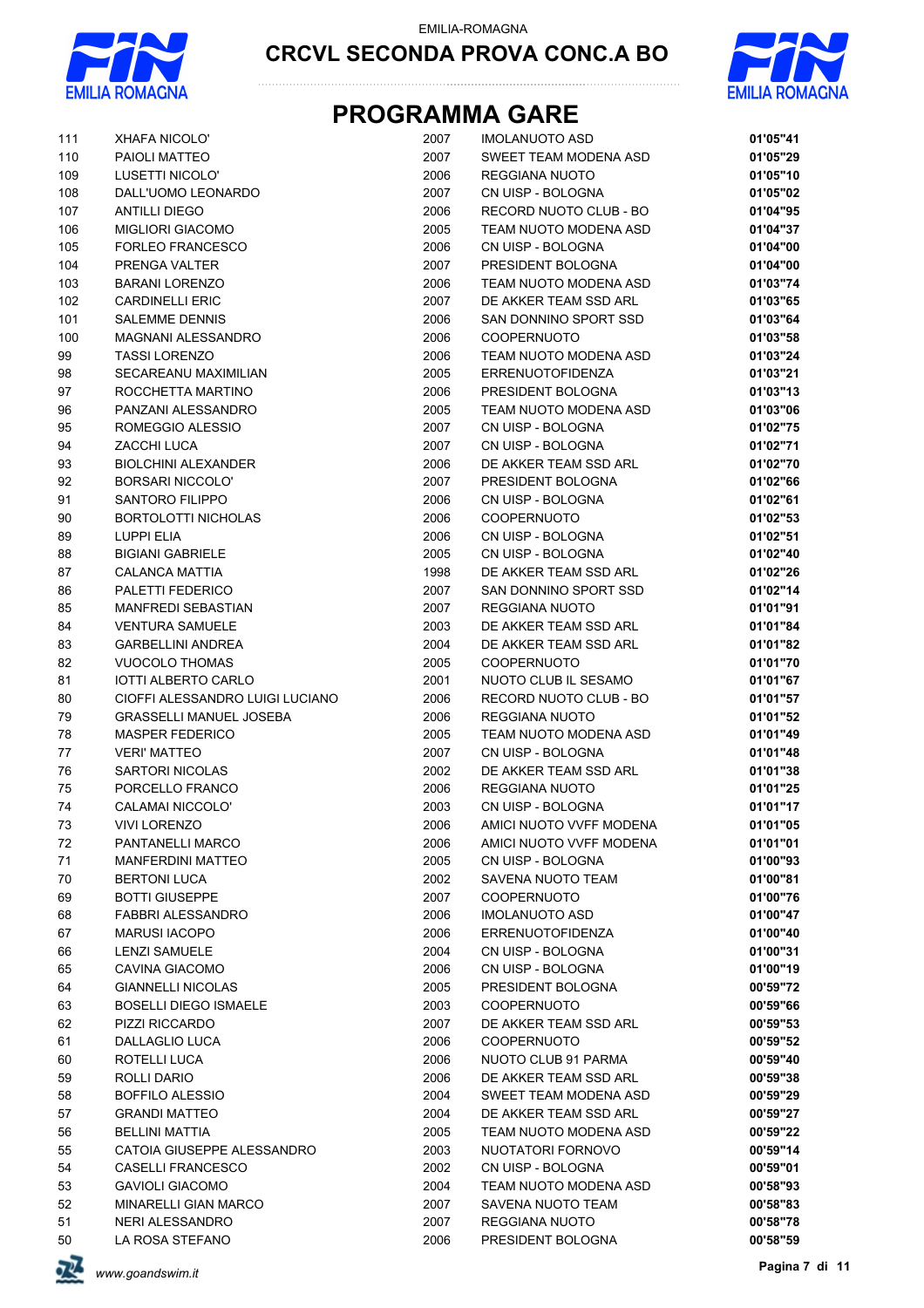



| 49 | SAVORANI LORENZO           | 2006 | CN UISP - BOLOGNA            | 00'58"51 |
|----|----------------------------|------|------------------------------|----------|
| 48 | <b>BRAGLIA SIMONE</b>      | 2005 | REGGIANA NUOTO               | 00'58"50 |
| 47 | <b>CAVALLI MICHELE</b>     | 2005 | SPORT CENTER POLISPORTIVA    | 00'58"29 |
| 46 | <b>CESARANO ENRICO</b>     | 2002 | RECORD NUOTO CLUB - BO       | 00'58"07 |
| 45 | <b>GIROLIMETTO SAMUELE</b> | 2003 | CN UISP - BOLOGNA            | 00'58"05 |
| 44 | <b>TOSI MATTIA</b>         | 2002 | TEAM NUOTO MODENA ASD        | 00'58"03 |
| 43 | <b>MARCHESINI TOMMASO</b>  | 2006 | <b>IMOLANUOTO ASD</b>        | 00'58"00 |
| 42 | <b>FRANCIA CRISTIAN</b>    | 2006 | CN UISP - BOLOGNA            | 00'57"96 |
| 41 | <b>MONTAGNANI TOMMASO</b>  | 2005 | TEAM NUOTO MODENA ASD        | 00'57"92 |
| 40 | <b>ALBERINI PIETRO</b>     | 2004 | <b>MARANELLO NUOTO</b>       | 00'57"83 |
| 39 | <b>TOSI LUCA</b>           | 2004 | TEAM NUOTO MODENA ASD        | 00'57"79 |
| 38 | <b>BOMBARDA SIMONE</b>     | 2006 | DE AKKER TEAM SSD ARL        | 00'57"77 |
| 37 | TOCCARELLI MATTEO          | 2003 | RECORD NUOTO CLUB - BO       | 00'57"60 |
| 36 | <b>ZOTO JURGEN LAMKE</b>   | 2003 | NUOVO NUOTO - BOLOGNA        | 00'57"59 |
| 35 | <b>BRUNELLI EDOARDO</b>    | 2003 | CN UISP - BOLOGNA            | 00'57"45 |
| 34 | ROMAGNOLI MANUELE          | 2007 | CN UISP - BOLOGNA            | 00'57"36 |
| 33 | DISTEFANO FRANCESCO        | 2006 | CN UISP - BOLOGNA            | 00'57"21 |
| 32 | <b>GHIRARDI MATTEO</b>     | 2003 | NUOTO CLUB 91 PARMA          | 00'56"98 |
| 31 | <b>TAMARRI SIMONE</b>      | 2005 | CN UISP - BOLOGNA            | 00'56"90 |
| 30 | <b>DIANINI NICOLO'</b>     | 2005 | CN UISP - BOLOGNA            | 00'56"74 |
| 29 | <b>GOZZI RICCARDO</b>      | 2004 | <b>COOPERNUOTO</b>           | 00'56"71 |
| 28 | <b>OLIVIERI DAVIDE</b>     | 2004 | <b>COOPERNUOTO</b>           | 00'56"58 |
| 27 | <b>NALDI FILIPPO</b>       | 2003 | CN UISP - BOLOGNA            | 00'56"38 |
| 26 | PISCOPO LUIGI              | 2006 | REGGIANA NUOTO               | 00'56"27 |
| 25 | PORCARI FRANCESCO          | 2004 | NUOTO CLUB 91 PARMA          | 00'56"22 |
| 24 | COLLINA MATTEO             | 2003 | CN UISP - BOLOGNA            | 00'56"21 |
| 23 | DI GIULIO ALESSANDRO       | 2004 | DE AKKER TEAM SSD ARL        | 00'56"14 |
| 22 | <b>MOTTOLA ANTONELLO</b>   | 2005 | TEAM NUOTO MODENA ASD        | 00'56"08 |
| 21 | ANSALONI LUCA              | 2004 | CN UISP - BOLOGNA            | 00'56"00 |
| 20 | <b>BARUFFALDI MICHAEL</b>  | 2003 | DE AKKER TEAM SSD ARL        | 00'55"91 |
| 19 | <b>BENASSI MARCO</b>       | 2004 | <b>COOPERNUOTO</b>           | 00'55"61 |
| 18 | MACCAFERRI JACOPO          | 1998 | TEAM NUOTO MODENA ASD        | 00'55"54 |
| 17 | PIZZI ALESSANDRO           | 2002 | CN UISP - BOLOGNA            | 00'55"35 |
| 16 | <b>BETZA ANGELO</b>        | 2003 | DE AKKER TEAM SSD ARL        | 00'55"25 |
| 15 | <b>GOZZOLI SIMONE</b>      | 2002 | TEAM NUOTO MODENA ASD        | 00'55"16 |
| 14 | <b>GADIGNANI MATTEO</b>    | 2003 | CN UISP - BOLOGNA            | 00'55"13 |
| 13 | <b>BERTOLINI ADAM</b>      | 2001 | REGGIANA NUOTO               | 00'54"60 |
| 12 | <b>SELLERI LORENZO</b>     | 2003 | CN UISP - BOLOGNA            | 00'54"59 |
| 11 | PARADISI ALESSANDRO        | 2004 | DE AKKER TEAM SSD ARL        | 00'54"42 |
| 10 | PENSABENI GIULIO           | 2004 | SAVENA NUOTO TEAM            | 00'53"97 |
| 9  | <b>MAZZONI GIOVANNI</b>    | 1999 | NUOTO CL.AZZURRA 91 - BO     | 00'53"24 |
| 8  | FANTUZZI ALESSANDRO        | 2002 | CN UISP - BOLOGNA            | 00'53"21 |
| 7  | <b>BERTOLINI PIERRE</b>    | 2002 | REGGIANA NUOTO               | 00'53"03 |
| 6  | PINCA LUCA                 | 2000 | DE AKKER TEAM SSD ARL        | 00'52"83 |
| 5  | <b>GUIDI GIACOMO</b>       | 1999 | CN UISP - BOLOGNA            | 00'52"67 |
| 4  | DOSE EDGAR                 | 2000 | DE AKKER TEAM SSD ARL        | 00'51"83 |
| 3  | <b>BASSETTI ALEX</b>       | 1998 | DE AKKER TEAM SSD ARL        | 00'51"02 |
| 2  | <b>MORA LORENZO</b>        | 1998 | <b>GS VV F. FIAMME ROSSE</b> | 00'50"81 |
| 1  | <b>ZAMPESE MATTEO</b>      | 1996 | NUOTO CL.AZZURRA 91 - BO     | 00'50"74 |

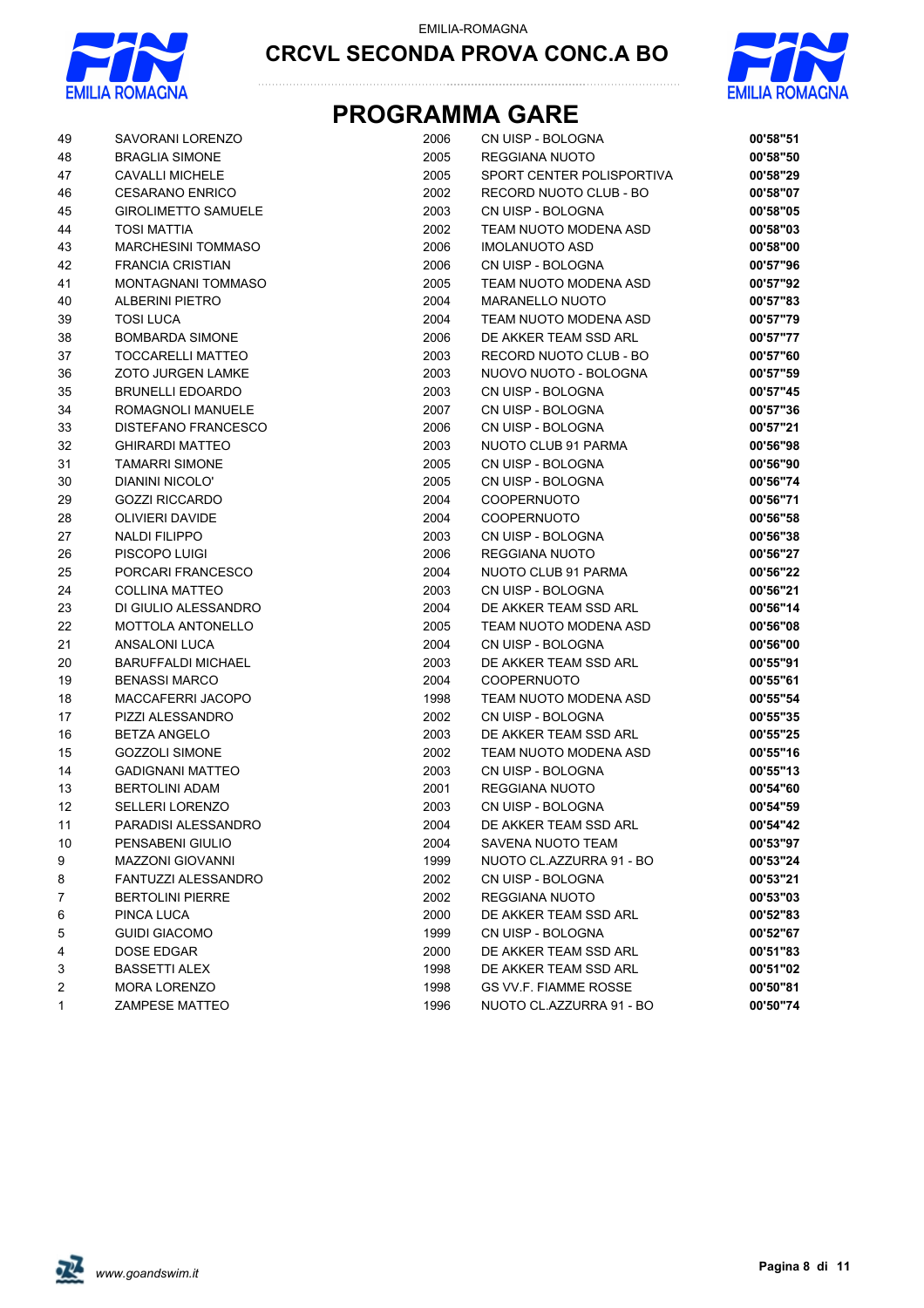

EMILIA-ROMAGNA

**CRCVL SECONDA PROVA CONC.A BO**



## **PROGRAMMA GARE**

#### **200 RANA ASSOLUTI MASCHILE** *.*

| 39           | <b>BERTI SIMONE</b>                   | 2005 | RECORD NUOTO CLUB - BO    | S.T.     |
|--------------|---------------------------------------|------|---------------------------|----------|
| 38           | DIENE LIBASSE LUCA LAYE               | 2007 | DE AKKER TEAM SSD ARL     | 03'18"01 |
| 37           | <b>LADADY MOATAZ</b>                  | 2006 | NUOTO CLUB 91 PARMA       | 02'54"61 |
| 36           | <b>CREMONINI MATTIA</b>               | 2007 | CN UISP - BOLOGNA         | 02'51"80 |
| 35           | <b>GAIBANI SIMONE</b>                 | 2006 | <b>COOPERNUOTO</b>        | 02'50"56 |
| 34           | DI MICHELE LORENZO                    | 2001 | NUOTO CLUB 91 PARMA       | 02'50"09 |
| 33           | <b>BERSANETTI THOMAS</b>              | 2006 | DE AKKER TEAM SSD ARL     | 02'49"27 |
| 32           | D'ADAMO FRANCESCO                     | 2006 | CN UISP - BOLOGNA         | 02'49"26 |
| 31           | SANDROLINI STEFANO                    | 2004 | SAVENA NUOTO TEAM         | 02'48"41 |
| $30\,$       | <b>BAGLIONI ROCCO</b>                 | 2007 | DE AKKER TEAM SSD ARL     | 02'48"28 |
| 29           | <b>BONI LUCA</b>                      | 2004 | DE AKKER TEAM SSD ARL     | 02'47"21 |
| 28           | <b>ZAMBELLI GIOSUE'</b>               | 2007 | PRESIDENT BOLOGNA         | 02'46"98 |
| 27           | <b>VALMORI GIACOMO</b>                | 2007 | SPORT CENTER POLISPORTIVA | 02'45"48 |
| 26           | <b>BERNATSKYY MAKS</b>                | 2006 | DE AKKER TEAM SSD ARL     | 02'44"69 |
| 25           | SAVVIDES ALEXANDER THOMAS             | 2003 | <b>ERRENUOTOFIDENZA</b>   | 02'43"37 |
| 24           | <b>CAMPIONI MATTEO</b>                | 2003 | DE AKKER TEAM SSD ARL     | 02'43"35 |
| 23           | <b>BUGANI ALESSANDRO</b>              | 2005 | CN UISP - BOLOGNA         | 02'41"84 |
| 22           | <b>CECCHI TIZIANO</b>                 | 2007 | REGGIANA NUOTO            | 02'41"72 |
| 21           | BAROZZI LUCA MARIA                    | 2003 | RECORD NUOTO CLUB - BO    | 02'39"37 |
| 20           | PELLINI CHRISTIAN                     | 2006 | <b>COOPERNUOTO</b>        | 02'38"99 |
| 19           | <b>RUBINI RICCARDO</b>                | 2004 | NUOTO CL.AZZURRA 91 - BO  | 02'38"68 |
| 18           | <b>BACCARANI FILIPPO</b>              | 2004 | <b>COOPERNUOTO</b>        | 02'37"34 |
| 17           | <b>SWENNEN MANUEL</b>                 | 2004 | DE AKKER TEAM SSD ARL     | 02'36"55 |
| 16           | <b>BURNELLI FABIO</b>                 | 2006 | CN UISP - BOLOGNA         | 02'36"43 |
| 15           | <b>LUGLI MATTIA</b>                   | 2005 | <b>COOPERNUOTO</b>        | 02'36"35 |
| 14           | RAMAZZIOTTI NICHOLAS                  | 2007 | CN UISP - BOLOGNA         | 02'35"46 |
| 13           | <b>FICARELLI SIMONE</b>               | 2006 | REGGIANA NUOTO            | 02'34"80 |
| 12           | DAVOLIO DAVIDE                        | 2002 | <b>COOPERNUOTO</b>        | 02'32"88 |
| 11           | CATTANI MATTEO                        | 2000 | NUOTO CLUB 91 PARMA       | 02'32"07 |
| 10           | ARMAROLI RICCARDO                     | 2005 | DE AKKER TEAM SSD ARL     | 02'31"31 |
| 9            | <b>UGULINI AURELIEN</b>               | 2003 | NUOVO NUOTO - BOLOGNA     | 02'30"67 |
| 8            | MARCOVECCHIO NICOLAS                  | 2003 | CN UISP - BOLOGNA         | 02'27"30 |
| 7            | PELUSO LEONARDO                       | 2004 | NUOTO CL.AZZURRA 91 - BO  | 02'23"57 |
| 6            | <b>IOTTI GIANFRANCO</b>               | 2001 | REGGIANA NUOTO            | 02'23"11 |
| 5            | <b>BECCARIA SIMONE</b>                | 1999 | CN UISP - BOLOGNA         | 02'22"56 |
| 4            | MONTELEONE LORENZO                    | 2000 | REGGIANA NUOTO            | 02'22"42 |
| 3            | <b>MALATESTA LEPROTTI LEONARDO</b>    | 2000 | CN UISP - BOLOGNA         | 02'20"09 |
| 2            | DELLAROLE ANDREA                      | 1999 | DE AKKER TEAM SSD ARL     | 02'16"81 |
| $\mathbf{1}$ | <b>BARAVELLI TOMMASO</b>              | 2001 | NUOTO CL.AZZURRA 91 - BO  | 02'14"96 |
|              | <b>100 FARFALLA ASSOLUTI MASCHILE</b> |      |                           |          |
| 69           | <b>TROCINO MARCO</b>                  | 2007 | <b>COOPERNUOTO</b>        | 01'34"94 |
| 68           | BERTELLI ANDREA                       | 2005 | <b>COOPERNUOTO</b>        | 01'20"04 |
| 67           | GOUDA SAID HESSAN KARIM               | 2004 | DE AKKER TEAM SSD ARL     | 01'19"33 |
| 66           | PRETI ANDREA                          | 2006 | NUOVO NUOTO - BOLOGNA     | 01'17"54 |
| 65           | BORGHESE EDOARDO GABRIELE             | 2007 | NUOVO NUOTO - BOLOGNA     | 01'17"05 |
| 64           | MONGELLUZZO SIMONE                    | 2006 | <b>REGGIANA NUOTO</b>     | 01'15"74 |
| 63           | <b>MIGLIORI GIACOMO</b>               | 2005 | TEAM NUOTO MODENA ASD     | 01'14"48 |
| 62           | <b>SWENNEN LIAM</b>                   | 2006 | DE AKKER TEAM SSD ARL     | 01'13"35 |
| 61           | PIERINI PAOLO                         | 2007 | CN UISP - BOLOGNA         | 01'12"89 |
| 60           | <b>SALONE GAETANO</b>                 | 2007 | CN UISP - BOLOGNA         | 01'12"28 |
| 59           | <b>BOTTI GIUSEPPE</b>                 | 2007 | <b>COOPERNUOTO</b>        | 01'11"39 |
| 58           | CATOIA GIUSEPPE ALESSANDRO            | 2003 | NUOTATORI FORNOVO         | 01'10"93 |
| 57           | <b>MANDACHE EDUARD</b>                | 2007 | DE AKKER TEAM SSD ARL     | 01'10"45 |
| 56           | D'ACCOLTI ANTONIO                     | 2006 | CN UISP - BOLOGNA         | 01'10"18 |
| 55           | <b>TASSI LORENZO</b>                  | 2006 | TEAM NUOTO MODENA ASD     | 01'09"64 |
| 54           | <b>VAIANI TOMMASO</b>                 | 2004 | RECORD NUOTO CLUB - BO    | 01'08"13 |
| 53           | <b>BERGALESI FEDERICO</b>             | 2002 | NUOTATORI FORNOVO         | 01'08"10 |
| 52           | ROMAGNOLI MATTIA                      | 2006 | CN UISP - BOLOGNA         | 01'08"07 |

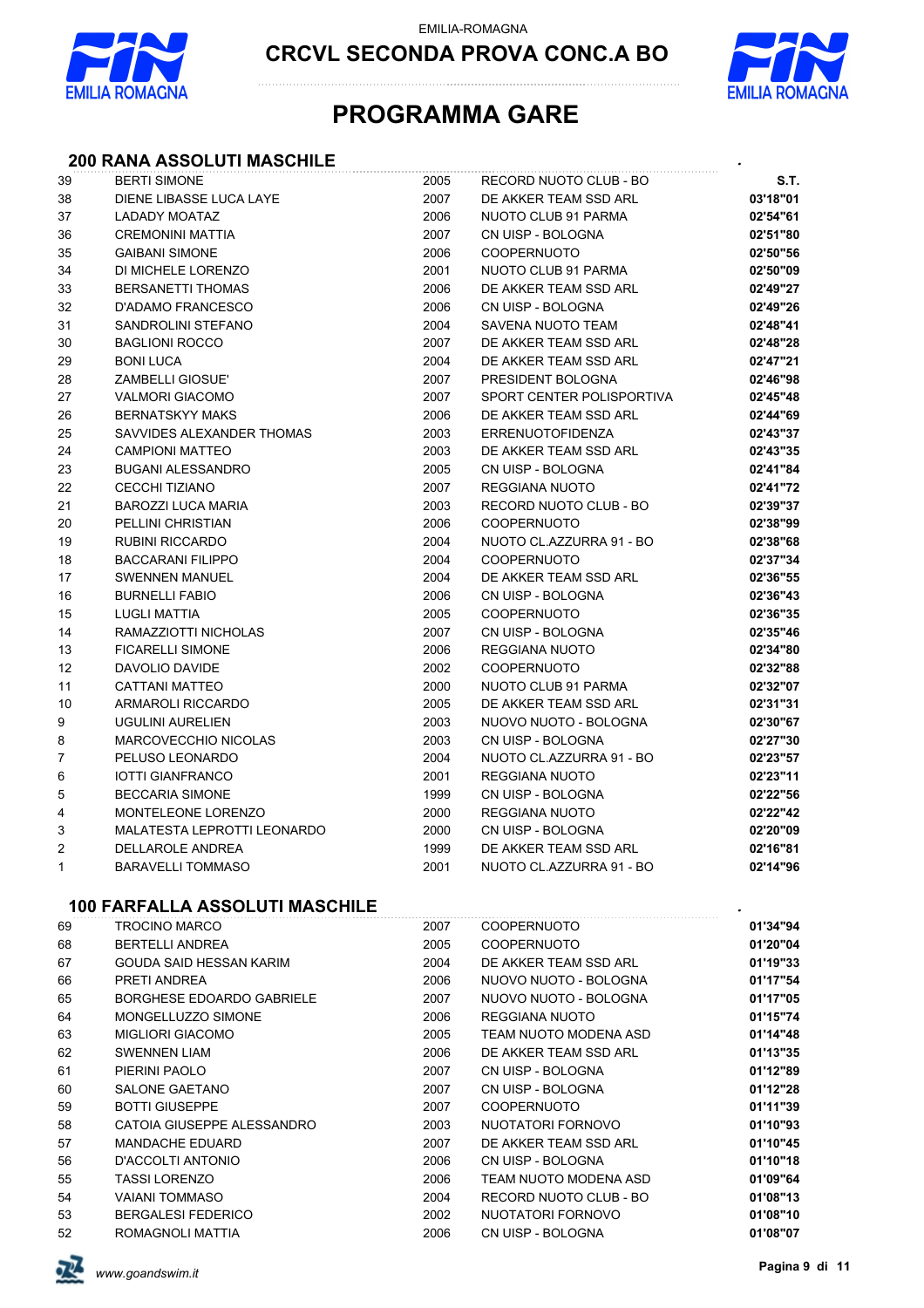



| 51             | <b>VUOCOLO THOMAS</b>                            | 2005 | <b>COOPERNUOTO</b>       | 01'08"02 |
|----------------|--------------------------------------------------|------|--------------------------|----------|
| 50             | <b>NEGRI RICCARDO</b>                            | 2007 | SWEET TEAM MODENA ASD    | 01'07"92 |
| 49             | <b>GRASSELLI MANUEL JOSEBA</b>                   | 2006 | REGGIANA NUOTO           | 01'07"66 |
| 48             | <b>MANFERDINI MATTEO</b>                         | 2005 | CN UISP - BOLOGNA        | 01'07"39 |
| 47             | <b>BARATTINI ENEA</b>                            | 2006 | CN UISP - BOLOGNA        | 01'06"84 |
| 46             | <b>SEGURINI MICHELE</b>                          | 2006 | DE AKKER TEAM SSD ARL    | 01'06"61 |
| 45             | MAGNANI ALESSANDRO                               | 2006 | <b>COOPERNUOTO</b>       | 01'06"27 |
| 44             | TARANTINO CRISTIANO                              | 2005 | CN UISP - BOLOGNA        | 01'04"74 |
| 43             | DI MARCO NICCOLO'                                | 2006 | SAVENA NUOTO TEAM        | 01'04"08 |
| 42             | <b>BRUNELLI EDOARDO</b>                          | 2003 | CN UISP - BOLOGNA        | 01'03"65 |
| 41             | <b>VILASI DEMETRIO</b>                           | 2004 | DE AKKER TEAM SSD ARL    | 01'03"53 |
| 40             | STOCCHETTI RICCARDO                              | 2007 | REGGIANA NUOTO           | 01'03"38 |
| 39             | <b>ZOLDAN ANDREA</b>                             | 2007 | CN UISP - BOLOGNA        | 01'03"22 |
| 38             | SAVORANI LORENZO                                 | 2006 | CN UISP - BOLOGNA        | 01'02"93 |
| 37             | <b>GRILLO FRANCESCO</b>                          | 2005 | CN UISP - BOLOGNA        | 01'02"62 |
| 36             | DAVOLIO DAVIDE                                   | 2002 | <b>COOPERNUOTO</b>       | 01'02"42 |
| 35             | <b>NALDI FILIPPO</b>                             | 2003 | CN UISP - BOLOGNA        | 01'02"34 |
| 34             | <b>VENTUROLI LORENZO</b>                         | 2002 | CN UISP - BOLOGNA        | 01'02"27 |
| 33             | <b>MONARI RICCARDO</b>                           | 2005 | CN UISP - BOLOGNA        | 01'02"25 |
| 32             | PRAMPOLINI VALTER                                | 2004 | SWEET TEAM MODENA ASD    | 01'02"25 |
| 31             | <b>TAGLIATTI NICHOLAS</b>                        | 2006 | DE AKKER TEAM SSD ARL    | 01'02"19 |
| 30             | <b>ZAMBONI MATTEO</b>                            | 2002 | NUOTO CLUB 91 PARMA      | 01'01"87 |
| 29             | ZANICHELLI GIANMARIA                             | 2000 | NUOTATORI FORNOVO        | 01'01"80 |
| 28             | <b>MANDATO ANDREA</b>                            | 2004 | DE AKKER TEAM SSD ARL    | 01'01"78 |
| 27             | PINI LEONARDO                                    | 1999 | RECORD NUOTO CLUB - BO   | 01'01"59 |
| 26             | <b>CUDIA RICCARDO</b>                            | 2001 | CN UISP - BOLOGNA        | 01'01"09 |
| 25             | <b>GONELLI MIRKO</b>                             | 2004 | DE AKKER TEAM SSD ARL    | 01'00"93 |
| 24             | PIVETTI LEONARDO                                 | 2005 | CN UISP - BOLOGNA        | 01'00"88 |
| 23             | <b>VERACE GAETANO</b>                            | 2004 | REGGIANA NUOTO           | 01'00"70 |
| 22             | <b>BRUSA FRANCESCO</b>                           | 2001 | CN UISP - BOLOGNA        | 01'00"39 |
| 21             | ROSI PIETRO                                      | 2003 | <b>COOPERNUOTO</b>       | 01'00"36 |
| 20             | <b>FURLOTTI FEDERICO</b>                         | 2003 | <b>ERRENUOTOFIDENZA</b>  | 01'00"29 |
| 19             | DAVOLIO NICHOLAS                                 | 2005 | <b>COOPERNUOTO</b>       | 01'00"14 |
| 18             | <b>VARINI SAMUELE</b>                            | 2005 | CN UISP - BOLOGNA        | 01'00"07 |
| 17             | <b>CADALORA SIMONE</b>                           | 2005 | TEAM NUOTO MODENA ASD    | 00'59"78 |
| 16             | DOSE EDGAR                                       | 2000 | DE AKKER TEAM SSD ARL    | 00'59"77 |
| 15             | <b>ASINARI LORENZO</b>                           | 2000 | TEAM NUOTO MODENA ASD    | 00'59"76 |
| 14             | LUPO LORENZO                                     | 2002 | <b>REGGIANA NUOTO</b>    | 00'59"22 |
| 13             | <b>ZANNI NICOLO'</b>                             | 2005 | <b>REGGIANA NUOTO</b>    | 00'59"22 |
| 12             | CAFFARRI FILIPPO                                 | 2005 | REGGIANA NUOTO           | 00'59"02 |
| 11             | <b>LOMBARDI BRYAN</b>                            | 2005 | DE AKKER TEAM SSD ARL    | 00'58"45 |
| 10             | COLLINA MATTEO                                   | 2003 | CN UISP - BOLOGNA        | 00'58"39 |
| 9              | <b>GUERZONI LORENZO</b>                          | 2000 | MARANELLO NUOTO          | 00'58"30 |
| 8              | SALA DAVIDE                                      | 2003 | CN UISP - BOLOGNA        | 00'57"74 |
| $\overline{7}$ | DOSE DENIS                                       | 2001 | DE AKKER TEAM SSD ARL    | 00'57"29 |
| 6              | <b>CHIARINI MIRCO</b>                            | 2001 | CN UISP - BOLOGNA        | 00'57"20 |
|                |                                                  |      |                          |          |
| 5              | <b>BERTOLINI PIERRE</b><br><b>MASCARINO LUCA</b> | 2002 | REGGIANA NUOTO           | 00'56"91 |
| 4              | <b>BERTOLDI MATTEO</b>                           | 2001 | DE AKKER TEAM SSD ARL    | 00'56"38 |
| 3              |                                                  | 1997 | DE AKKER TEAM SSD ARL    | 00'54"86 |
| 2              | <b>CESARI GIORGIO</b>                            | 1999 | CN UISP - BOLOGNA        | 00'54"68 |
| 1              | VALSECCHI EDOARDO                                | 1997 | NUOTO CL.AZZURRA 91 - BO | 00'53"16 |